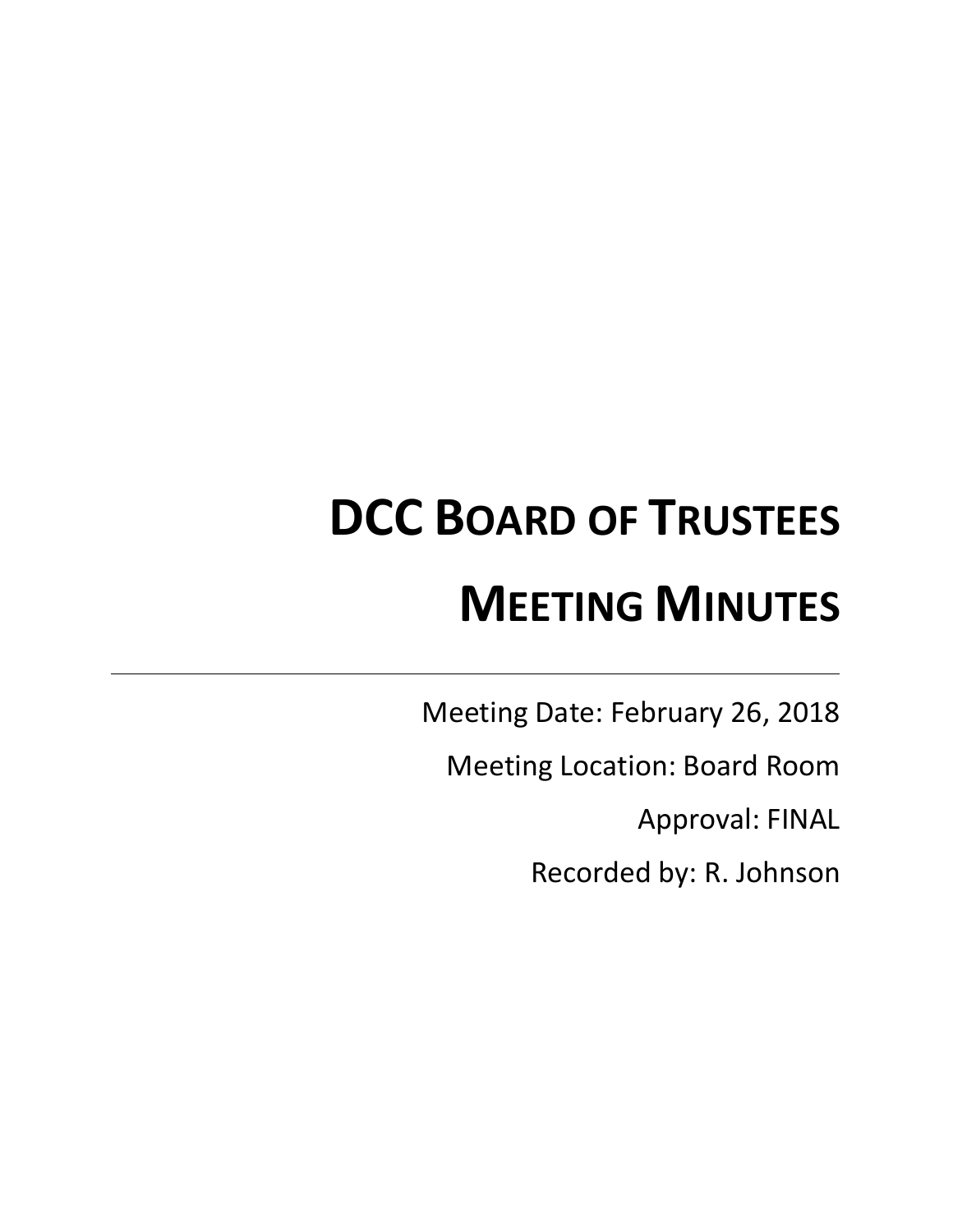Dawson Community College Board of Trustees Meeting February 26, 2018

Chad Knudson, Chairman **Bob Stanhope**, Vice Chairman

# **Attendance**

| <b>Name</b>              | <b>Title</b>                        | Organization                 | <b>Present</b> |
|--------------------------|-------------------------------------|------------------------------|----------------|
| Chad Knudson             | Chairman                            | <b>DCC Board of Trustees</b> | Yes            |
| <b>Bob Stanhope</b>      | Vice Chairman                       | <b>DCC Board of Trustees</b> | Yes            |
| Kathleen Fritsch         | Trustee                             | <b>DCC Board of Trustees</b> | Yes            |
| Darla Handran            | Trustee                             | <b>DCC Board of Trustees</b> | Yes            |
| <b>Rich Rowe</b>         | Trustee                             | <b>DCC Board of Trustees</b> | <b>Yes</b>     |
| MaryAnn Vester           | Trustee                             | <b>DCC Board of Trustees</b> | Yes            |
| Mike Wilondek            | Trustee                             | <b>DCC Board of Trustees</b> | <b>Yes</b>     |
| Scott Mickelsen          | President                           | Dawson Community College     | Yes            |
| Traci Masau              | Interim Vice President -            | Dawson Community College     | Yes            |
|                          | <b>Academic and Student Affairs</b> |                              |                |
|                          |                                     |                              |                |
| <b>Community Members</b> |                                     |                              |                |
| Jamie Ausk Crisafulli    |                                     | Ranger Review                |                |
| Holly Dershem-Bruce      |                                     | <b>GFT</b>                   |                |
| Kortney Diegel           |                                     | <b>DCC</b>                   |                |
| Tami Johnson             |                                     | <b>DCC</b>                   |                |
| Jennifer King            |                                     | <b>DCC</b>                   |                |
| Darren Ryan              |                                     | Glendive                     |                |
| Karen Ryan               |                                     | Jolly Roger Galley           |                |
| Leslie Weldon            |                                     | <b>DCC</b>                   |                |

\_\_\_\_\_\_\_\_\_\_\_\_\_\_\_\_\_\_\_\_\_\_\_\_\_\_\_\_\_\_\_\_\_\_ \_\_\_\_\_\_\_\_\_\_\_\_\_\_\_\_\_\_\_\_\_\_\_\_\_\_\_\_\_\_\_\_\_\_\_\_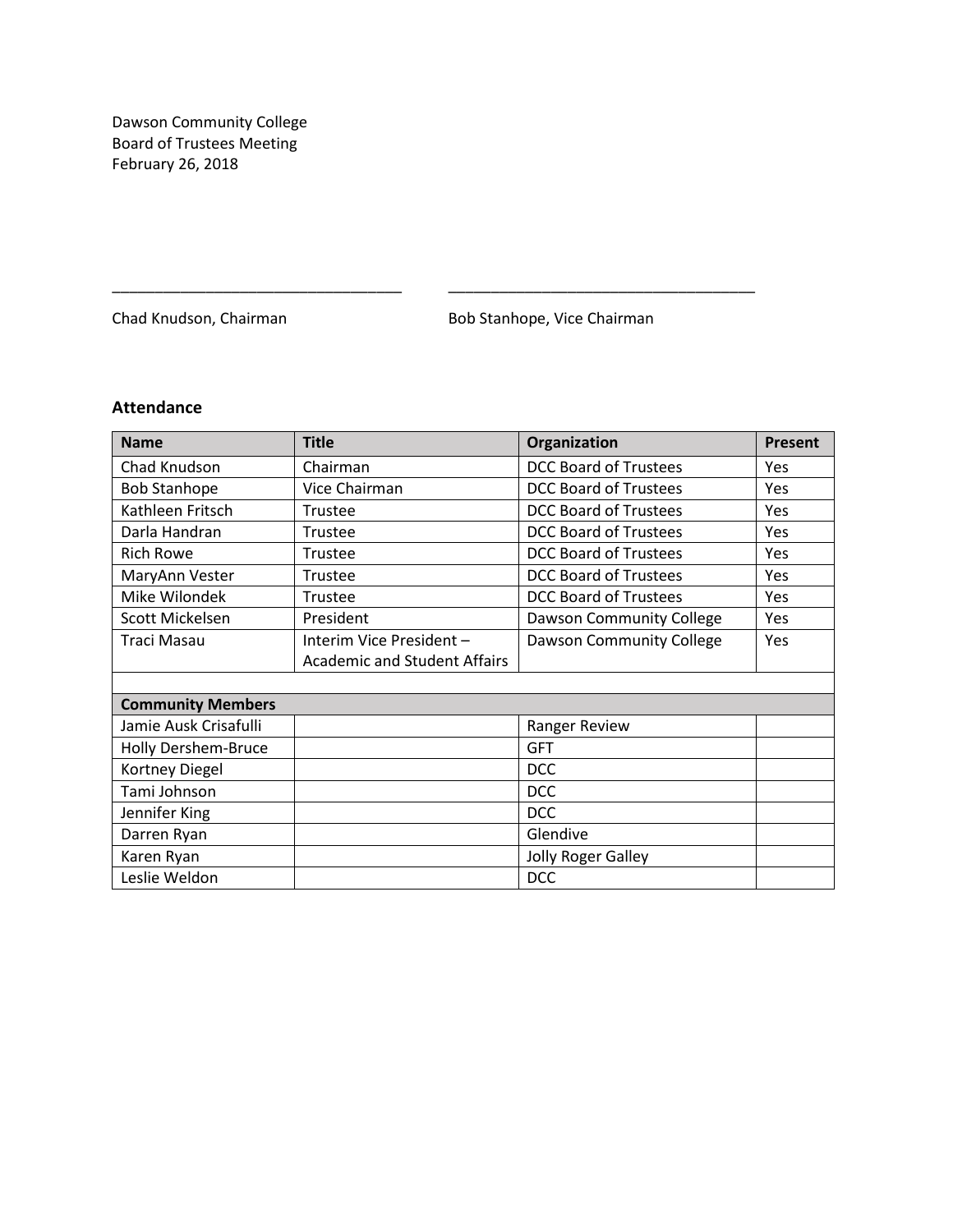**Dawson Community College Board of Trustees Minutes of the Regular Board Meeting DCC Board Room Monday, February 26, 2018–5:30 p.m. Recorded by Randi Johnson**

**The meeting was called to order by Chairman Knudson at 5:30 p.m.** The Chairman referred to a new meeting structure and noted that public input will be allowed during the Reports of Committees on matters presented in the Reports. Once a motion is made to approve an item, only comments from the Board will be allowed. As always, public input is allowed at the conclusion of the meeting.

Introductions were made.

## **Correspondence**

• The Board reviewed letters of thanks from the baseball team regarding the indoor practice facility. Trustee Fritsch noted there are many good, creative writers on the team.

## **Minutes**

- Trustees Stanhope/Vester moved/seconded to approve the minutes of the January 22, 2018 meeting. There was no discussion.
	- o **Motion carried unanimously.**
- Trustees Handran/Rowe moved/seconded to approve the minutes of the January 24, 2018 Board Retreat. There was no discussion.
	- o **Motion carried unanimously.**

### **Reports:**

# **President**

President Mickelsen updated his report to note that seven students had signed up for late start enrollment. Additionally, three others filled out applications and two inquiries were received. Discussion followed. Trustee Vester asked if the computer coding program had started. President Mickelsen noted it started today with two on-campus students and two online students.

President Mickelsen noted that the Strategic Action Plan was presented to DCC students and to citizens in the surrounding communities. Based on that feedback, revisions are currently being made to the Strategic Action Plan. It is expected to be finalized shortly. President Mickelsen also reviewed an outline of the dashboard report which will track the progress of goals in the Strategic Action Plan.

President Mickelsen stated the student fees structure is still under review. Once the fee structure is further defined, he will seek student input.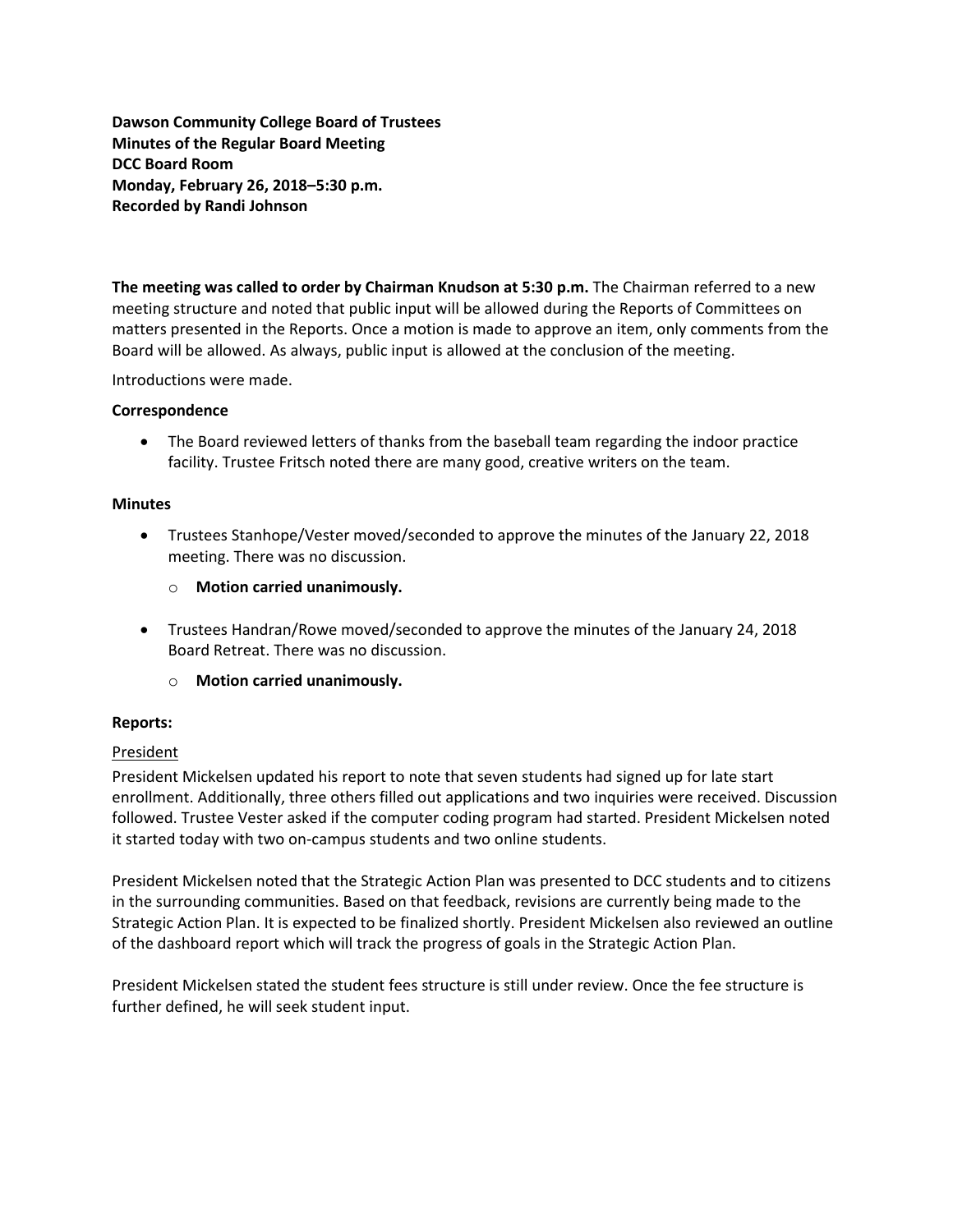# Finance Committee

Trustee Wilondek reviewed the minutes of the last meeting. Chairman Knudson asked if the Committee recommends approving the President's contract. Trustee Wilondek stated the Committee does recommend approval of the new contract.

Karen Ryan asked about proposed changes to the meal plan. Chairman Knudson stated he is seeking comment on the President's contract. Other comments will be allowed at the end of the meeting.

# **List of Vouchers**

- Trustees Stanhope/Rowe moved/seconded to approve the vouchers as presented. Discussion followed regarding the new water heater.
	- o **Motion carried unanimously.**

# HR Committee

Chairman Knudson noted committee met January 18, 2018 and February 12, 2018 review the President's contract. The Committee, seeking stability in leadership, recommends a five-year contract for President Mickelsen. Most terms are the same as the current contract; however, annual compensation increased to \$130,000. The incentives, compensation of incentives, and the fiscal fitness clause were all reviewed. Although it is the opinion of the Committee that the goals are ambitious, President Mickelsen is confident of reaching them. The Committee recommends approval of the contract. No questions were asked of the Committee.

Chairman Knudson stated the Committee reviewed the HR Report at its last meeting and recommends the report be approved.

# **Human Resources Report**

- Trustees Stanhope/Handran moved/seconded to approve the report. Chairman Knudson asked about the interviews for the Vice President of Business and Finance. Discussion followed.
	- o **Motion carried unanimously.**

# Policy Committee

Trustee Rowe reviewed the minutes of the Committee's last meeting and reviewed the following policies:

- Policy 1-14 Solicitations. This new policy prohibits soliciting on campus without prior approval of the President. Chairman Knudson asked if this is currently a problem. Trustee Rowe stated it is at times, especially in student housing.
- Policy 2-31 Public Communication. This new policy limits the authority to issue public statements to the President or designee. Chairman Knudson stated a similar policy was approved several years ago. The policy was referred back to Committee for further research.
- Policy 2-2 Compensatory Time. Trustee Rowe reviewed the revisions to the policy. Chairman Knudson asked if there is a corresponding College procedure. There is; it will undergo review.
- Policy 2-3 Direct Grant of Sick Leave. Trustee Rowe reviewed the revisions to the policy which remove reference to sick leave granted before 1975.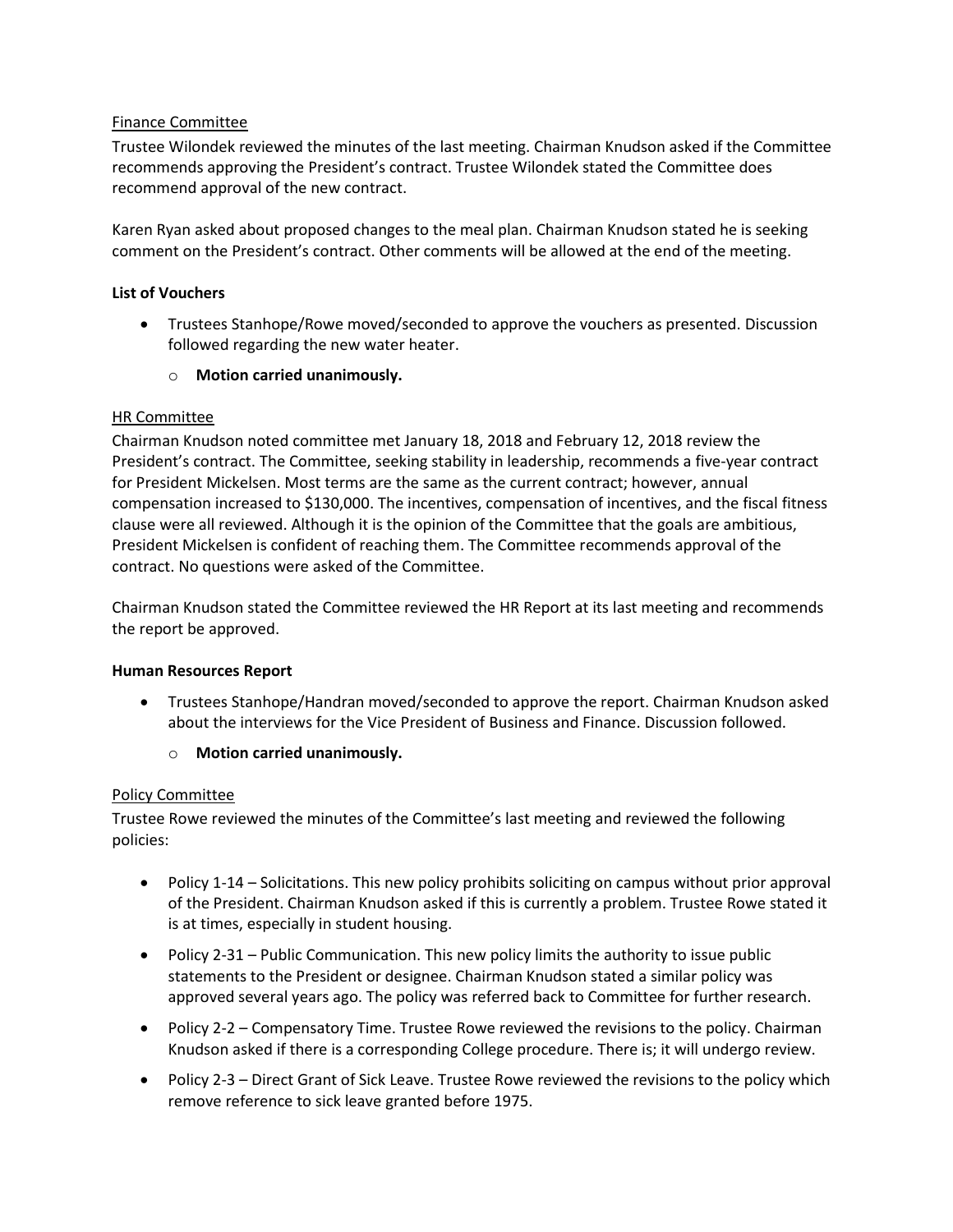Policy 2-6 – Faculty Development Fund. Trustee Rowe stated the policy has been revised to include the correct corresponding Article from the 2017-2019 GFT Master Agreement. Chairman Knudson suggested writing policies with general language to avoid these types of situations. The policy will go back to Committee for further edits.

The Committee recommends the Board approve all policies except BP 2-31.

Chad called for public input. Karen Ryan stated her concern about a lack of information regarding changes to the meal plans. She would like more information and to be more involved in the discussions as it affects her business. Trustee Wilondek agreed Ms. Ryan should be involved in the discussions and encouraged her to attend the Finance Committee meetings.

Holly Dershem-Bruce suggested language changes to Policy 2-6 – Faculty Development Fund.

There were no further comments from the public.

# **New Business**

## Set Board of Trustees Election

- Trustees Wilondek/Stanhope moved/seconded to set the Board of Trustees election. There was no discussion.
	- o **Motion carried unanimously.**

## Board Evaluation

- Chairman Knudson distributed the results of the Board's self-evaluation. Discussion followed. Key areas for improvement, such as onboarding new trustees and holding board retreats twice a year, were noted.
- Trustees Rowe/Wilondek moved/seconded to accept the 2018 Board of Trustees' Self-Evaluation as presented.
	- o **Motion carried unanimously.**

### President's Contract

- Stanhope/Handran moved/second to approve the President's contract as presented. Trustee Wilondek stated he is pleased with a five-year contract; it is a different and very positive approach. There was no further discussion.
	- o **Motion carried**
- Chairman Knudson thanked President Mickelsen for his leadership.

### **Information**

# Faculty Presentation – Baseball/Softball Program

The Trustees toured the Indoor Practice Facility and Training Room.